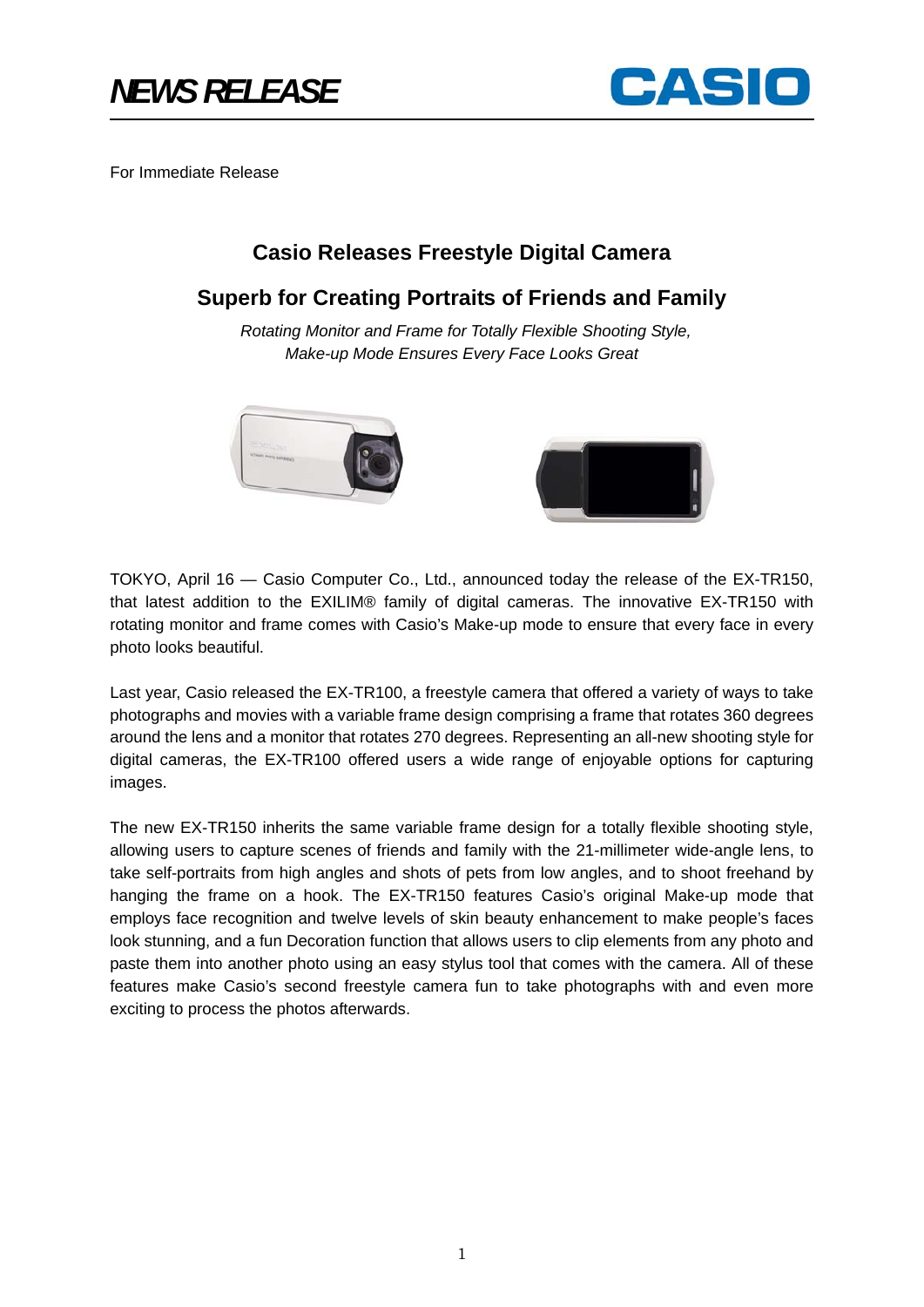#### Make-up Mode brings out the true beauty of every face

In addition to face recognition and automatic focus and exposure adjustment, Make-up mode applies effects to smooth skin and soften facial shadows caused by bright light, creating beautiful photographs of people's faces. The user selects from one of twelve levels of skin beauty enhancement using different strengths of image processing.

## Decoration Function offers new fun way to create artsy images by processing previously taken photos

Using the stylus provided, the user can easily clip out parts of any image on the camera just by tracing around the desired part. Simply paste the clipped part into another photo to make an original piece of combined photographic art.

In addition to these great new features, the EX-TR150 is powered by Casio's high-performance EXILIM ENGINE HS and comes with a highly sensitive, 12.1-megapixel, back-illuminated CMOS sensor. The camera is packed with many other cutting-edge Casio functions including the advanced, fully automatic Premium Auto function for taking beautiful photos with just a press of the shutter button and Slide Panorama for taking panoramic images. The EX-TR150 comes in white, as well as pink and red for a bright, cheerful look.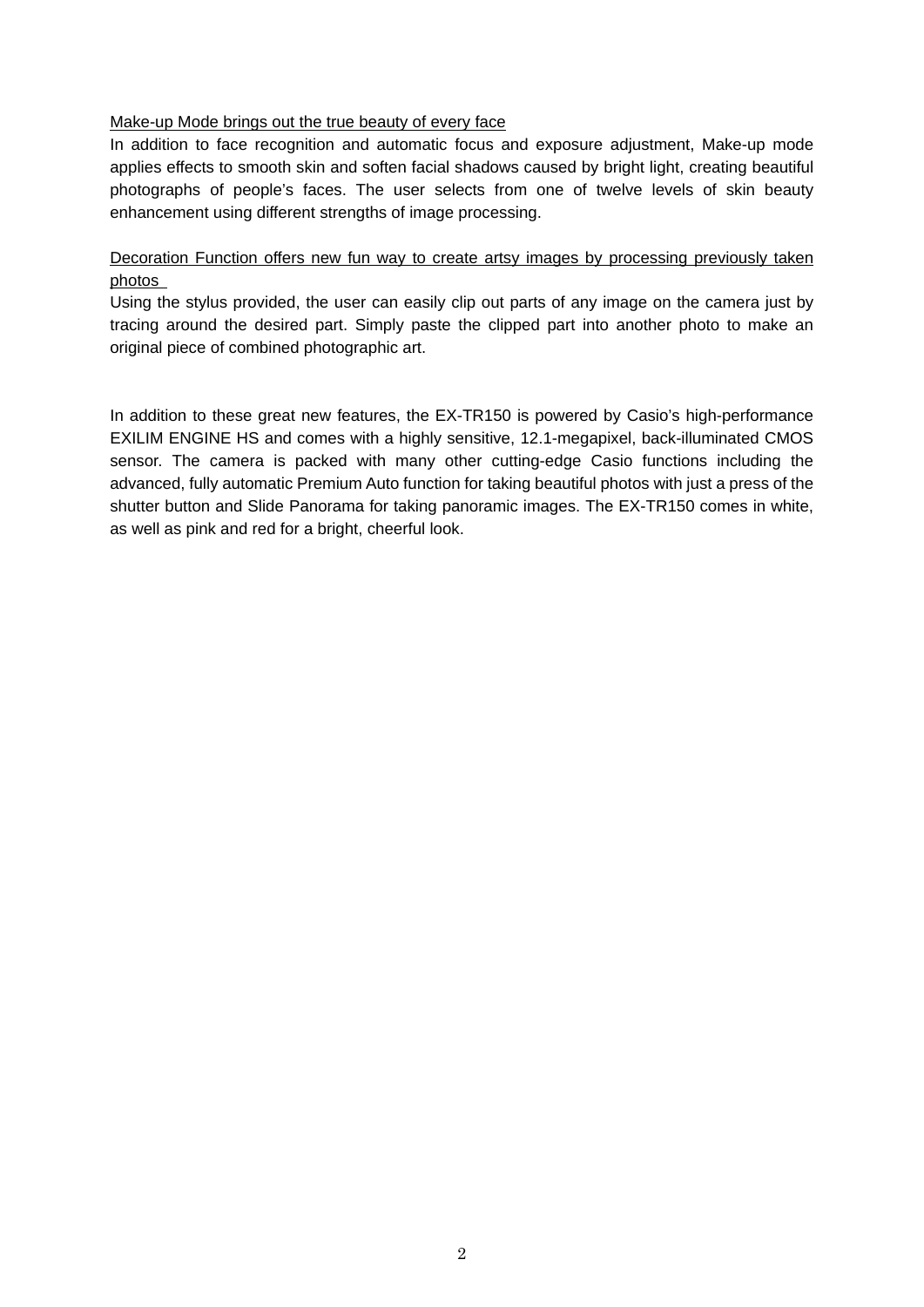## **Main Features of the EX-TR150**

## A slim and stylish camera body with a variable frame design

The EX-TR150 features a slim and stylish camera body only 14.9 millimeters thick and a variable frame design comprising a frame that rotates 360 degrees around the lens and a monitor that rotates through 270 degrees. With this design, users can carry around the camera any time and take pictures in any way they like, while holding the camera at any angle.

## A freestyle camera for totally flexible photography

- Features a 3.0-inch, high-performance, Super Clear LCD with touch panel (3:2, 460k dots)
- The EX-TR150's rotational monitor and touch shutter, which focuses on the point selected by touching the panel, along with the wide-angle 21 mm single-focus lens, make it easy for users to take photos of themselves while holding the camera in their hand.
- The EX-TR150 includes a Countdown Timer that is intuitive to operate using the touch panel. The camera employs a Motion Shutter that takes a photo whenever movement of the subject is sensed, enabling users to take pictures of themselves after placing the camera anywhere, including hanging it from a wall or setting it on a table.
- When taking movies, by opening the frame, users can shoot from a stable grip position or capture fun scenes at the eye level of children or pets.

## Make-up Mode takes beautiful pictures of faces, enhanced with a selection of twelve levels of skin beauty

In addition to face recognition and automatic focus and exposure adjustment, Make-up Mode applies effects to smooth skin and soften facial shadows caused by bright light, creating beautiful photographs of people's faces. The user selects from one of twelve levels of skin beauty enhancement using different strengths of image processing, and can shoot after checking the monitor to see in advance how the photo will come out. In the Premium Auto, Motion Shutter and other shooting modes, the Make-up icon is displayed on the screen so that users can call up the Make-up settings easily.

## Decoration Function offers new fun way to create artsy images by processing previously taken photos

Using the stylus provided, the user can easily clip out parts of any image on the camera just by tracing around the desired part. The selection can also be easily reversed to clip the area outside the original selection, instead. Simply paste the clipped part into another photo to make an original piece of combined photographic art.

## HDR technology faithfully reproduces images as they really appear

With Casio's HDR technology, each press of the shutter button actually takes several shots at different exposures and instantly combines them into a single image with a wide dynamic range. This minimizes over exposed or under exposed areas in the image, creating a photo that captures all the rich tonal gradation of the scene just as it appears in real life.

## HDR-ART creates artistic photos

The EX-TR150 features Casio's HDR-ART function to create artistic photos, by combining continuous shots with differing exposures and performing highly precise image analysis to locally change levels of contrast and color saturation. Users can select from three different processing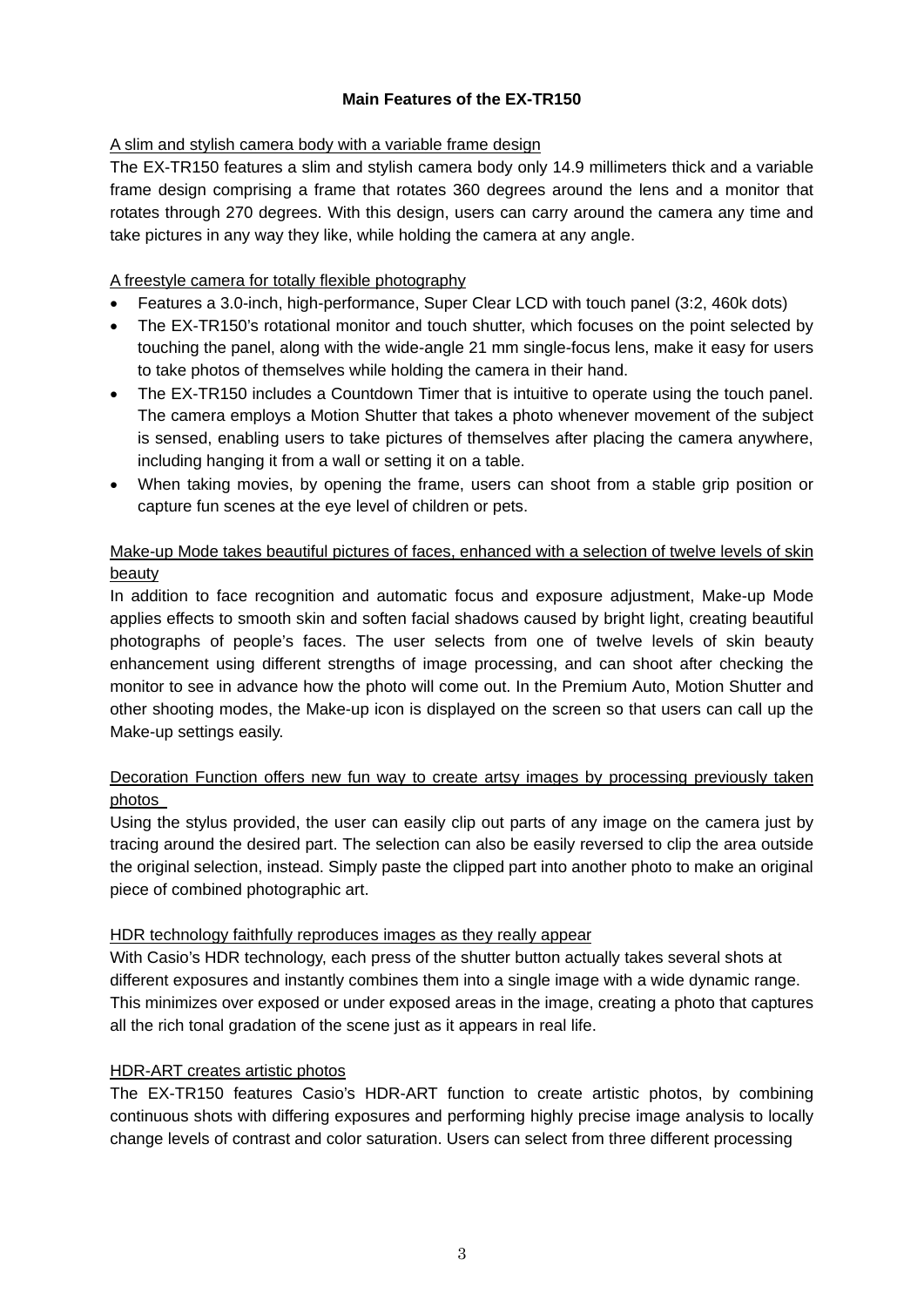levels of art effects.

## Equipped with Casio's high-performance EXILIM ENGINE HS

The EX-TR150 incorporates the EXILIM ENGINE HS for high-speed shooting and high-speed processing. In addition to a multiple CPU and dual image processing circuits, the camera is equipped with a reconfigurable processor that delivers functional and performance flexibility plus high-speed processing, which achieves functions that were simply impossible before, such as Premium Auto, HDR and HDR-ART.

## EXILIM ENGINE HS enables a powerful photography functions

The EX-TR150 comes loaded with a variety of powerful photography functions. For example, Casio's advanced Premium Auto function automatically produces beautiful photos with just a press of the shutter button, and the Slide Panorama function can capture 360-degree panoramic images. The Full HD Movie function records beautiful movies at a size of 1,920 x 1,080 pixels, and high-speed movies can be recorded at 240fps, capturing motion ordinarily too fast for the eye to see.

## Equipped with a 12.1-megapixel, back-illuminated CMOS sensor and wide-angle 21mm single-focus lens

The EX-TR150's 12.1-megapixel, back-illuminated CMOS sensor realizes low-noise, high-quality photography even in dimly lit settings, and its wide-angle 21mm single-focus lens achieves high image quality with practically no distortion. The EX-TR150 also features Casio's Multi Frame SR Zoom technology that combines many still images to produce sharp and clear photos. Image quality can be maintained up to two times the range of the optical zoom.